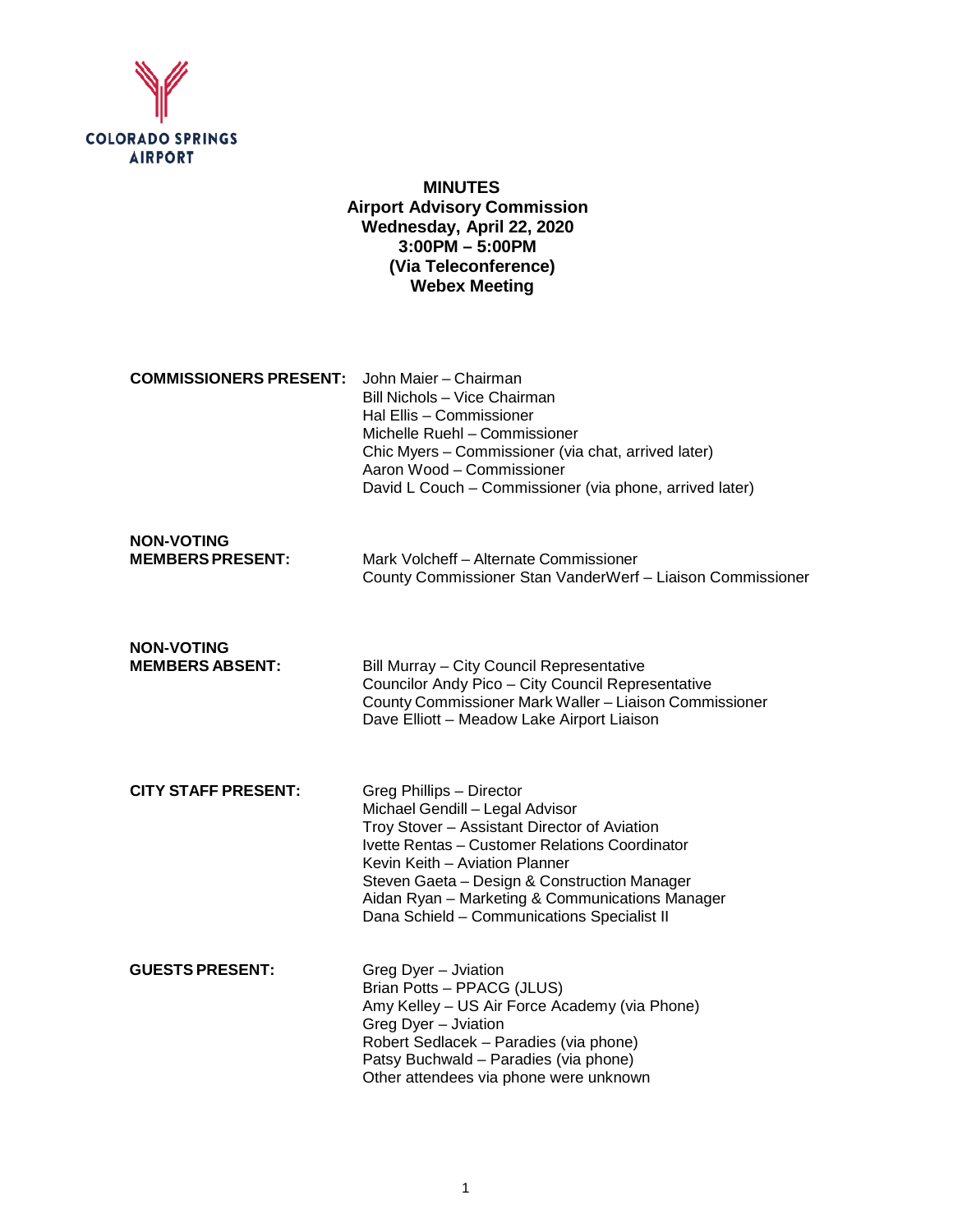#### I. **MEETING CALLED TO ORDER at 3:00PM APRIL 22, 2020 by CHAIRMAN MAIER**

#### II. **APPROVAL OF THE FEBRUARY 26, 2020 MEETING MINUTES**

Vice Chairman Nichols made a motion to recommend approval of the February 26, 2020 meeting minutes. Commissioner Ellis seconded.

Discussion: None

VOTE: **APPROVED** (**Unanimous, Roll Call Passed 5 Yes**).

## III. **INTRODUCTION OF GUESTS**

## IV. **COMMUNICATIONS**

• None

#### V. **PUBLIC COMMENT**

• None

#### **VI. NEW BUSINESS AND REPORT ITEMS**

#### **A. Land Use Review –** Kevin Keith

Kevin Keith presented sixteen (16) March 2020 Land Use Items and seven (7) April 2020 Land Use Items.

March 2020 Land Use Items #2, #3, #5, #6, #7, #8, #9, #10, #13, #14, and #15: Briefed

Chairman Maier made a motion to recommend approval of March 2020 Land Use Items #2, #3, #5, #6, #7, #8, #9, #10, #13, #14, and #15 as recommended by airport staff. Commissioner Wood seconded.

Discussion: None

#### VOTE: **APPROVED (Unanimous, Roll Call Passed 5 Yes).**

March 2020 Land Use Items #1: Briefed

Discussion: Alternate Commissioner Volcheff shared his concerns of the development of a new 90,000 sq. ft. office building for the Aerospace Corporation expansion that could possibly cause lighting or satellite dish antenna interference. Kevin Keith responded that in order to meet the Accident Potential Zone (APZ) zoning requirements, new lighting will be downcast to match the existing lighting that is currently there. The installation of an antenna dish falls under the Federal Aviation Administration (FAA) 7460-1 Notice of Proposed Construction or Alternation. The FAA will perform a search for certain frequencies and/or any possible interference.

Chairman Maier made a motion to recommend approval of March 2020 Land Use Item #1 as presented by airport staff. Commissioner Ruehl seconded.

## VOTE: **APPROVED (Unanimous, Roll Call Passed 5 Yes).**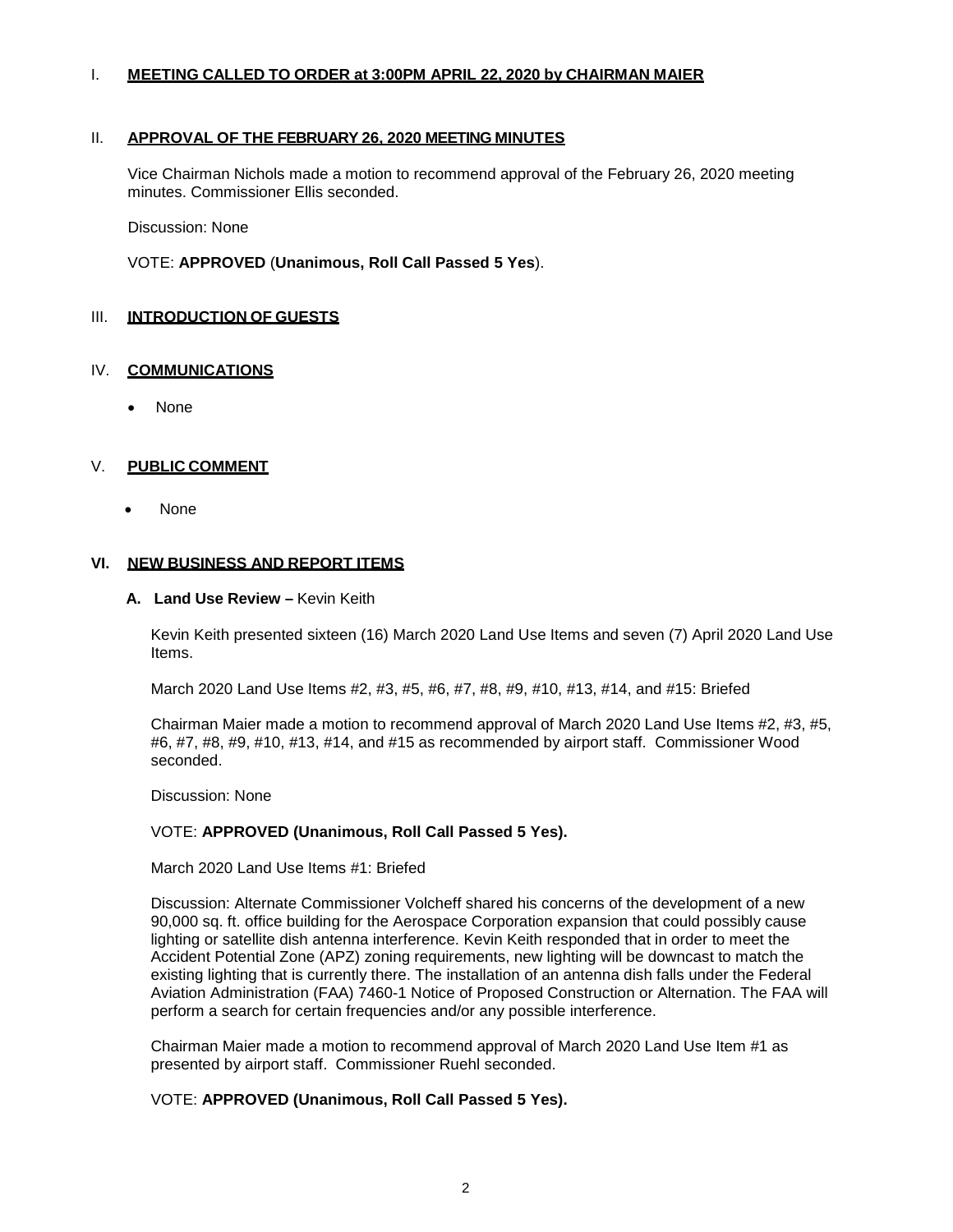March 2020 Land Use Item #4: Briefed

Discussion: Chairman Maier questioned if Land Use Item #4 is a City development, why is the Avigation Easement or proof of previous filing was being requested as opposed to required? Airport staff agreed that Proof of an Avigation Easement will be required as a condition of approval by the airport.

Chairman Maier made a motion to recommend approval of March 2020 Land Use Item #4 as recommended by airport staff. Vice Chairman Nichols seconded.

## VOTE: **APPROVED (Unanimous, Roll Call Passed 5 Yes).**

March 2020 Land Use Item #11: Briefed

Discussion: Chairman Maier shared concerns regarding a development plan for a school just outside the 65 Day-Night Average Sound Level (DNL). Chairmen recited from a Draft Aviation circular (AC) which stated, "Provide guidance on developing managing sound insulation programs that mitigation noise impact to structures exposed to aircraft noise around airports". A quote from paragraph 3.3, of the draft that reads; "Interference testing for schools will consider the following; the noise level is represented effectively by sound equivalent level (during) the hours of school operation rather than the 24 hour period requested by the DNL".

Chairman Maier made a recommendation that a note be submitted to the developer to reference the Draft (AC150-5000-9B) and consider sound mitigation that would meet draft requirements of the (AC150-5000-9B).

The Motion was withdrawn prior to receiving a second.

Commissioner Ellis moved to recommend approval of March 2020 Land Use Item #11 with the condition that the developer agrees to sound insulate the building in accordance with the standard guidelines in Draft AC150-5000-9B. Vice Chairman Nichols seconded.

## VOTE: **APPROVED (Unanimous, Roll Call Passed 5 Yes).**

March 2020 Land Use Item #12

The Commission expressed their concern about Land Use Item #12, which was first presented to the Commission in October 2016. At that time, Airport staff deemed that the proposed rezoning was "not compatible" within the 65 DNL contour. Per the minutes from that meeting, the Commission moved to "Accept" County item #6, conditional on the sound mitigation "Requirements of the Code" are included on the plat. The Commission was informed by the Chair that public record shows in March 2017, the El Paso County Planning Commission recommended denial of the petition for rezoning. Public records as show that in April 2017, the El Paso County Board of County Commissioners voted to approve the requested rezoning petition.

Chairman Maier made a motion to recommend disapproval of the preliminary plan for March 2020 Land Use Item #12. Vice Chairman Nichols seconded.

Discussion: The Airport Advisory Commission provides advise when requested to various legislative bodies within the County, including the El Paso County Board of County Commissioners. The Commission believes Land Use development #12 is not compatible with "Requirements of the (County) Code" to be located within the 65 DNL noise contour of the Colorado Springs Airport.

VOTE: (The Motion to Recommend Disapproval was) **APPROVED (Unanimous, Roll Call Passed 6 Yes).**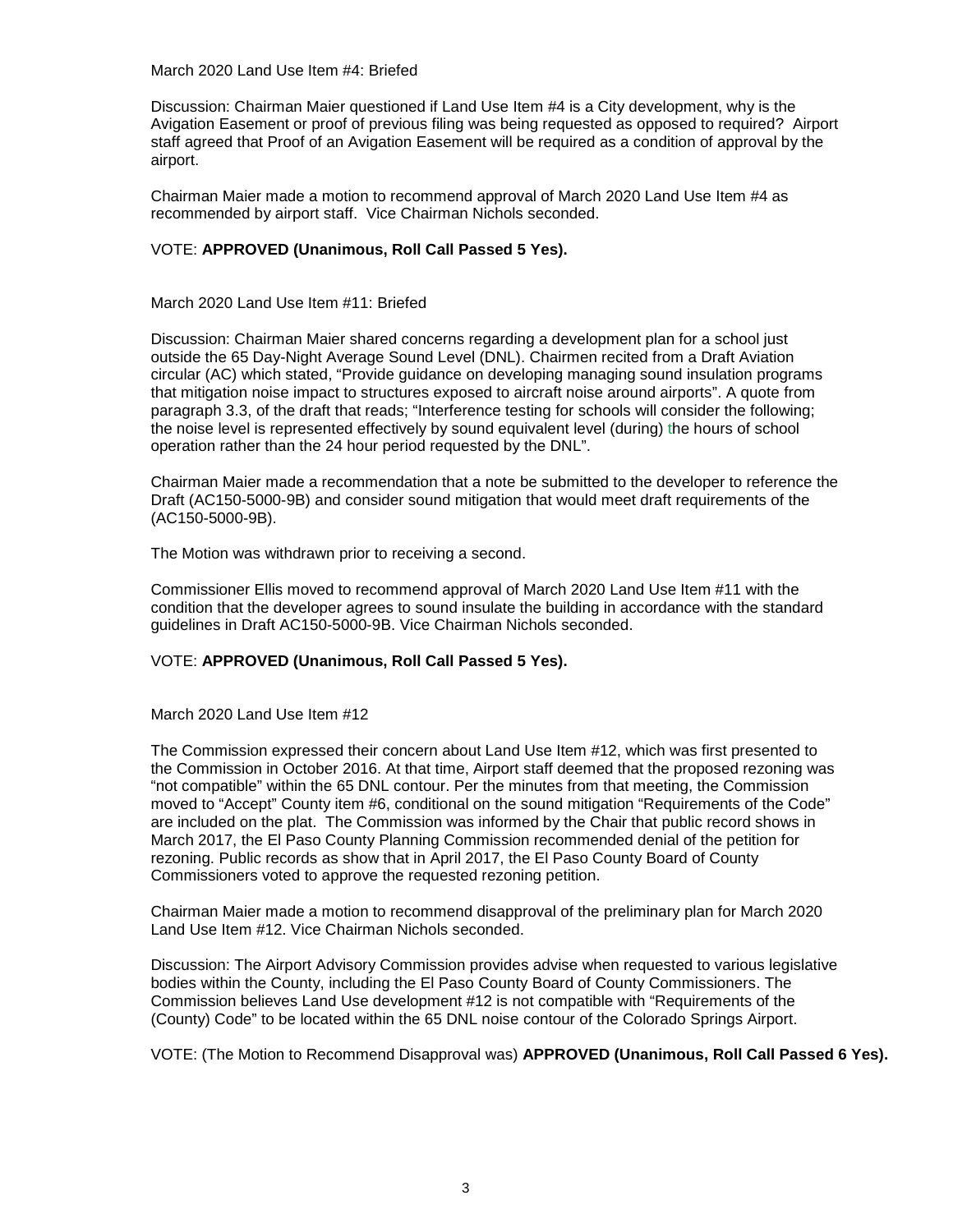March 2020 Land Use Item #16

Chairman Maier asked about the Plat Note which indicates that for this subdivision a wall is not required along Powers Blvd. Airport staff stated that if a wall were to be built, it would be funded by the Colorado Department of Transportation (DOT). Also, the Disclosure Notice Statement from the developer and a previous Avigation Easement Recorded on December 2013 did not seem to be on the plat.

Vice Chairman Nichols made a motion to recommend approval of March 2020 Land Use Item #16 *as recommended by airport staff*. Commissioner Ellis seconded.

## VOTE: **APPROVED (Unanimous, Roll Call Passed 5 Yes).**

April 2020 Land Use Items #2, #3, #4, #5, #6, and #7: Briefed

Chairman Maier made a motion to recommend approval of April 2020 Land Use Items #2, #3, #4, #5, #6, and #7 as recommended by airport staff. Vice Chairman Nichols seconded.

#### Discussion: None

## VOTE: **APPROVED (Unanimous, Roll Call Passed 7 Yes).**

April 2020 Land Use Item #1

Discussion: Chairman Maier requested an explanation of the staff recommendation "Remove bulleted language under Note No. 4". Staff responded that the previous avigation easement on the west side of the airfield would be revised with the current avigation easement verbiage.

Vice Chairman Nichols made a motion to recommend approval of April 2020 Land Use Item #1 *as recommended by airport staff*. Commissioner Ellis seconded.

## VOTE: **APPROVED (Unanimous, Roll Call Passed 7 Yes).**

## **B. Director's Airport Business Report**

- Project Status Report Steven Gaeta
	- $\circ$  The red text under the status column are projects that have been placed on hold until the financial impact of the epidemic can be fully determine.
	- o The airport has not received any penalty fees incurred by delayed construction projects.
	- o Construction of the rehabilitation of runway 17R/35L continues to move forward. Kiewit Construction has been awarded the contract.
- Traffic Trend Report Greg Phillips
	- $\circ$  For the month of April, an average of 145 individuals per day went through the TSA checkpoint, including airport staff.
	- o Due to the pandemic, the airport and its tenants are seeing a significant loss of revenue.
	- $\circ$  Four (4) of the five (5) escalators have been replaced and are now fully functioning. The final escalator is expected to be completed by May 15.
	- o Elder Construction has been awarded the bid to modernize the first-floor tunnel and central stairways.
	- o First Floor Rehabilitation has been completed and is open to the public. Rental Car counters remain on the second floor.
	- $\circ$  Second floor bathrooms are expected to be completed by the end of the month.
- COS Financial Report Greg Phillips
	- o At the beginning of the year the airport's revenues were around or slightly above and expenses were around or slightly lower than expected.
	- o The airport's original revenue forecast for the first 6 months of the year were \$10.7M. Revenue assumptions made due to COVID-19 for the first 6 months are \$7M. These numbers are expected to change as the airlines share new data.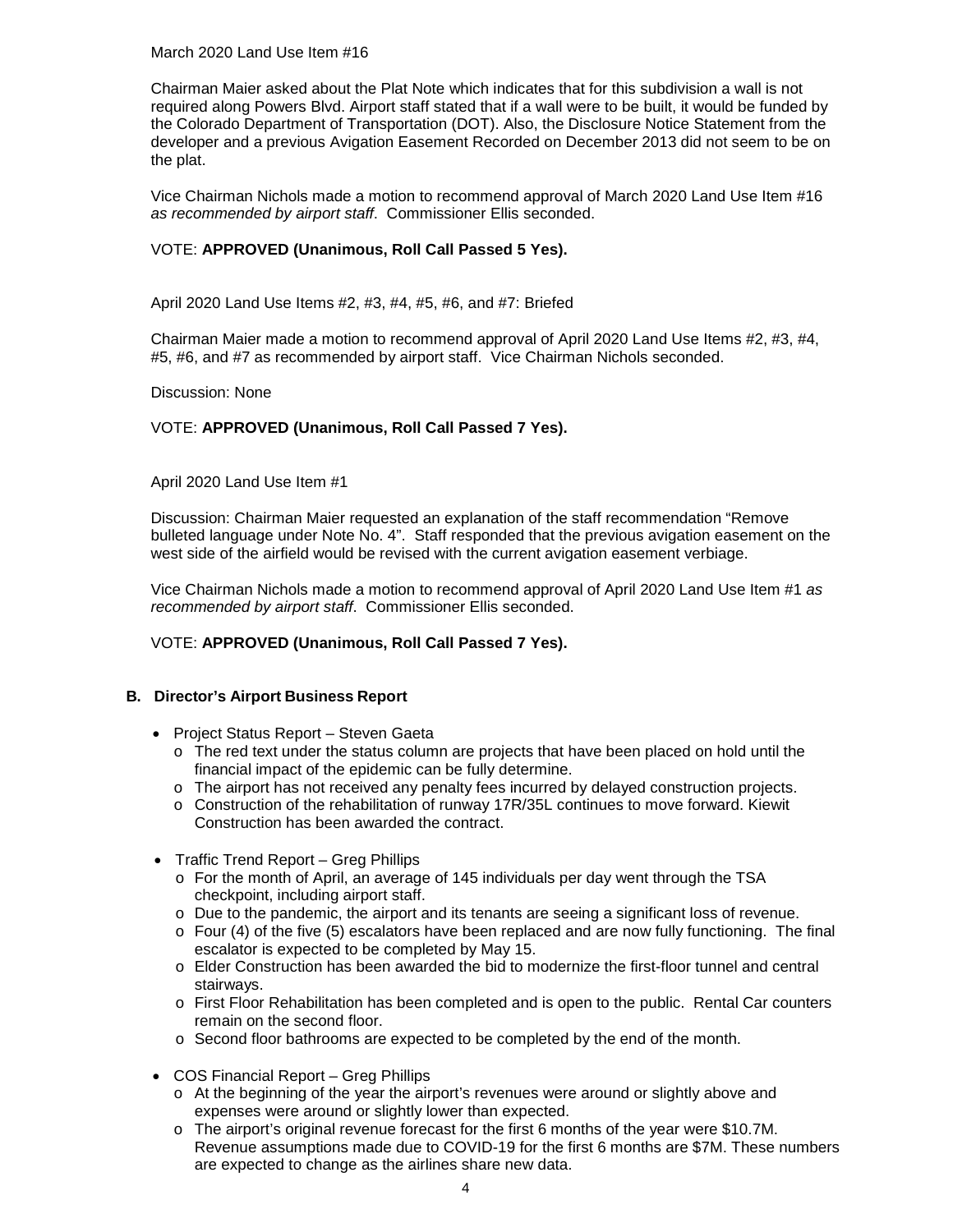- o Currently, if needed, to assist air carriers' aircrafts will park in the movement area and/or on the ramp.
- o Airport staff are required to wear masks when in/or around the public area.
- o Greg Phillips is meeting with the City Mayor, City Human Resources (HR), and other department heads on April 23 to discuss a return to work plan.
- o The airport has placed \$2.1M of expenses on hold for year 2020.
- o With a City-wide hiring freeze in place, the airport has gotten permission to move forward and fill the Air Service Manager position. Applications are currently being accepted and the closing date has been extended till May 17, 2020.
- o The airport forecast for the months of April, May, and June enplanements will be down by 90% and down 50% for the last 6 months. The airport is estimating approximately 400,000 emplacements for the year 2020.
- o With the loss of sales in concessions, parking revenues, and the absence of passengers, the airport is predicting an approximate \$5.4M loss in revenue through 2020.
- o Because of a \$600,000 revenue from the Peak Innovation Business Park the airport is anticipating a \$3.8M deficit for the 2020 year.
- o By placing some capital projects on hold, the airport has managed to preserve \$6M.
- o The airport continues to maintain approximately 535 days on reserve.
- o Colorado Springs Airport received \$23.4M from the Cares Act Funding. Airport staff are discussing possibly using the funds in three (3) stages from year 2020 – 2022.
- Airport Business Development Report Troy Stover
	- o Discussions of development plans for two (2) hotels continue to move forward. The investors have requested a 90-day extension on the transaction. The airport anticipates an executed contract within the next 30 – 45 days.
	- o Construction of a 30,000 sq. ft. hangar for Sierra Nevada is moving forward.
	- o COS Owners is considering the development of a 20,000 sq. ft. hanger.
	- $\circ$  Airport staff is currently in negotiations for a 10 acre ground lease for the development of a 125,000 sq. ft. office building on the west side of Peak Innovation Parkway.
	- o Project Paradise is a new developer displaying interest of approximately 70 acres to build a Health Science Manufacturing Company on the south end of Peak Innovation Parkway. This facility is estimated to bring around 1,000 jobs to the community.
	- o Airport staff is in discussion with a developer that is showing interest on developing an 180,000 to 200,000 sq. ft. office building on the east side of Peak Innovation Parkway.
	- $\circ$  The airport is in final discussions and negations with a Fiber Optic Company to bring fiber optic small cells onto Peak Innovation Parkway. An agreement is expected to be completed and executed by June 2020. Construction is scheduled to begin the summer 2020.
	- o Greg Phillips expressed his appreciation to all airport staff for their dedication to the airport and our community.

## **C. Chairman's Report**

- Chairman Maier emphasized the need for the Commission to hold a Special Meeting (once the Commission is able to meet in person) to address/discuss the following items were not brought forward due to other meeting priorities. Discussion of these items at a virtual Commission meeting would be difficult;
	- o Commission 2019-2020 Goals and Objectives.
	- o Airport Master Planning Process.
	- o Airport staff process Land Use Item recommendations that are received monthly.
	- o Tutorial on Plats and Development Projects (DP).

Meeting will be scheduled once restrictions have been lifted and the Commission and airport staff can meet in person.

## VII. **OTHER BUSINESS**

• None